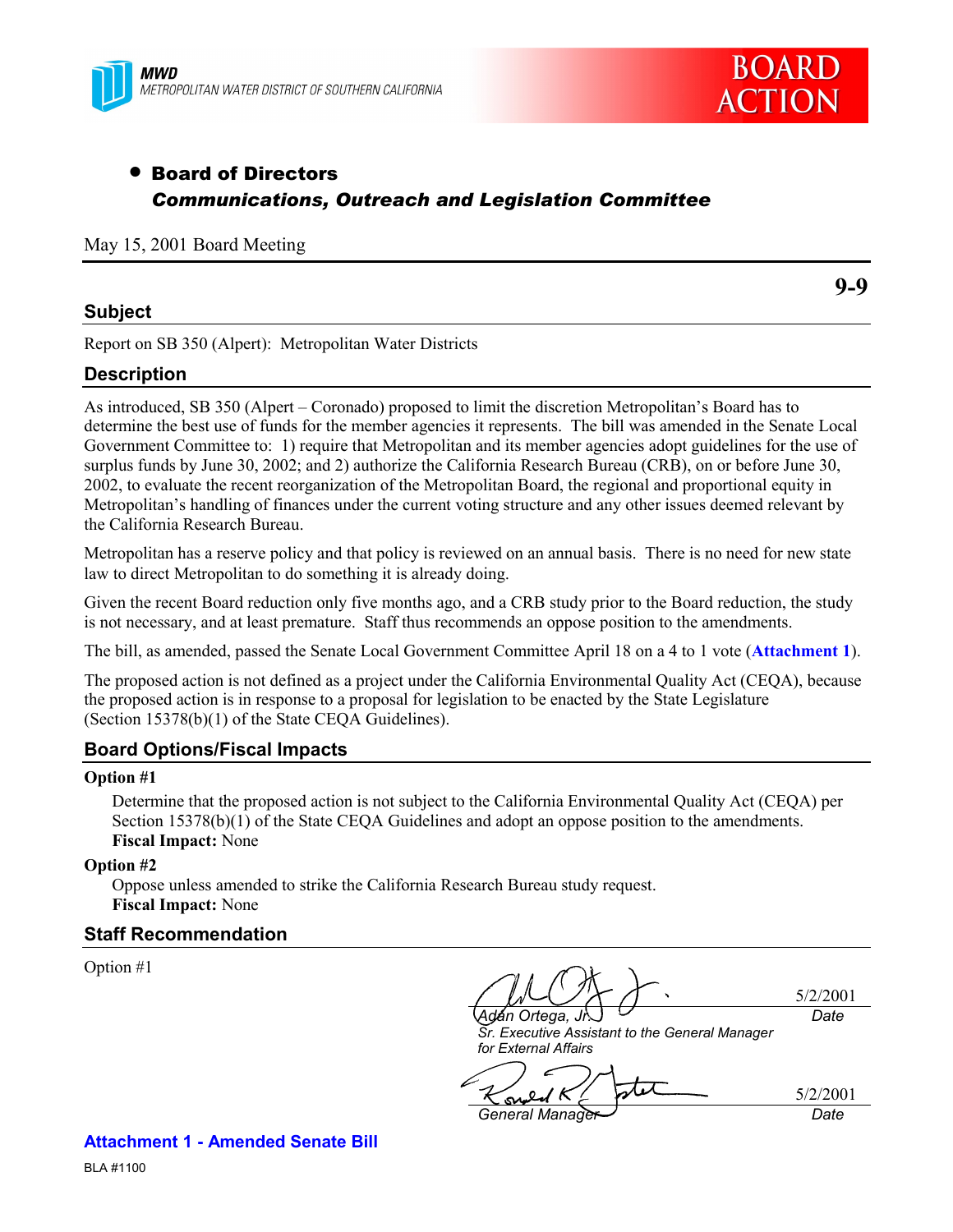### AMENDED IN SENATE APRIL 26, 2001

**SENATE BILL** No. 350

**Introduced by Senator Alpert** *(Principal coauthor: Senator Morrow)*

February 20, 2001

An act to add Section 125.5 to the Metropolitan Water District Act (Chapter 209 of the Statutes of 1969), relating to water.

#### LEGISLATIVE COUNSEL'S DIGEST

SB 350, as amended, Alpert. Metropolitan water districts.

(1) The Metropolitan Water District Act grants to a metropolitan water district formed under the act various powers, including the authority to invest surplus funds in accordance with prescribed requirements.

This bill would authorize a district to establish reserve funds for operating purposes and payment of principle and interest on bonds or other debt instruments issued by the district and would require the maximum amount of reserve funds to be established by a resolution that is approved by at least a 2/3 vote of the board of directors. The bill would require a district, not later than October 31 of each year, to cause surplus funds remaining from net operating revenues, as specified, to be distributed to each member public agency in proportion to the amount contributed by each such agency to the total revenues of the district during the previous fiscal year, but would authorize the district to retain the surplus funds if the board determines that funds are necessary to the fiscal integrity of the district. The bill would require a district to prepare a prescribed report regarding reserve funds and to submit the report to member public agencies, the State Auditor, and the Legislature, as specified *require, on or before June 30, 2002, the board of directors of*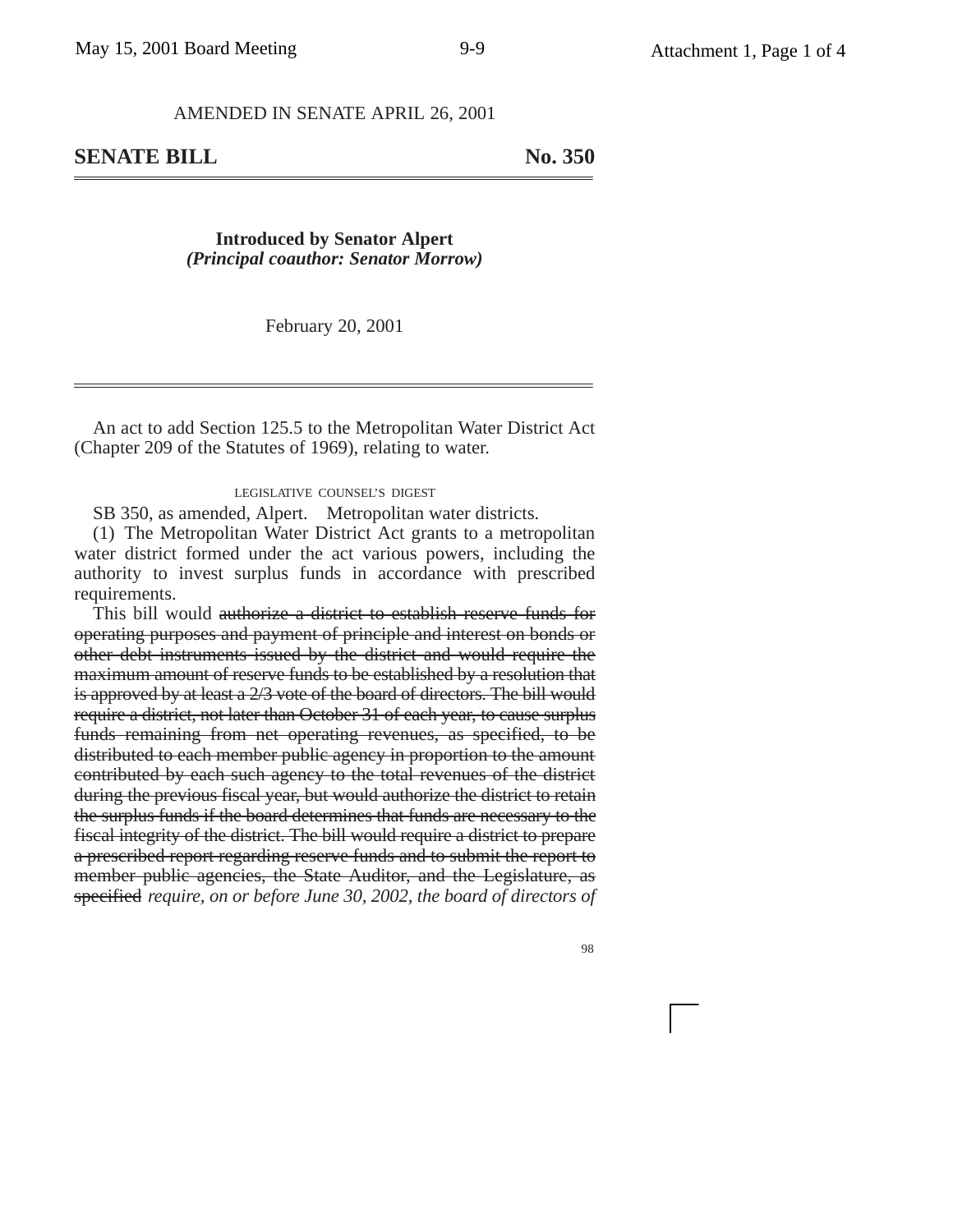**SB 350 — 2 —**

*the district to adopt a resolution establishing guidelines governing the use of surplus funds remaining from net operating revenues after satisfaction of reserve fund requirements, and would require each member public agency to establish similar guidelines with respect to their own surplus funds remaining from net operating revenues from their water utility operation after satisfaction of reserve fund requirements*. By imposing *The* requirements *of this bill* on a *the* district *and member local agencies* with regard to the maintenance and refund of *development of guidelines governing* reserve funds, the bill would impose a state-mandated local program.

*The bill would require, on or before June 30, 2002, the California Research Bureau to prepare and submit to the Legislature a report reviewing the Metropolitan Water District of Southern California's current governance structure.*

(2) The California Constitution requires the state to reimburse local agencies and school districts for certain costs mandated by the state. Statutory provisions establish procedures for making that reimbursement, including the creation of a State Mandates Claims Fund to pay the costs of mandates that do not exceed \$1,000,000 statewide and other procedures for claims whose statewide costs exceed \$1,000,000.

This bill would provide that, if the Commission on State Mandates determines that the bill contains costs mandated by the state, reimbursement for those costs shall be made pursuant to these statutory provisions.

Vote: majority. Appropriation: no. Fiscal committee: yes. State-mandated local program: yes.

### *The people of the State of California do enact as follows:*

1 2 3 4 5 *shall adopt a resolution establishing guidelines governing the use* 6 *of surplus funds remaining from net operating revenues after* 7 8 9 10 *public agencies while maintaining the integrity of the full system.* SECTION 1. Section 125.5 is added to the Metropolitan Water District Act (Chapter 209 of the Statutes of 1969), to read: 125.5. (a) A district may reasonably establish reserve funds *125.5. (a) On or before June 30, 2002, the board of directors satisfaction of reserve fund requirements, as those requirements are established by the board. In developing these guidelines, the board of directors shall ensure regional equity among its member*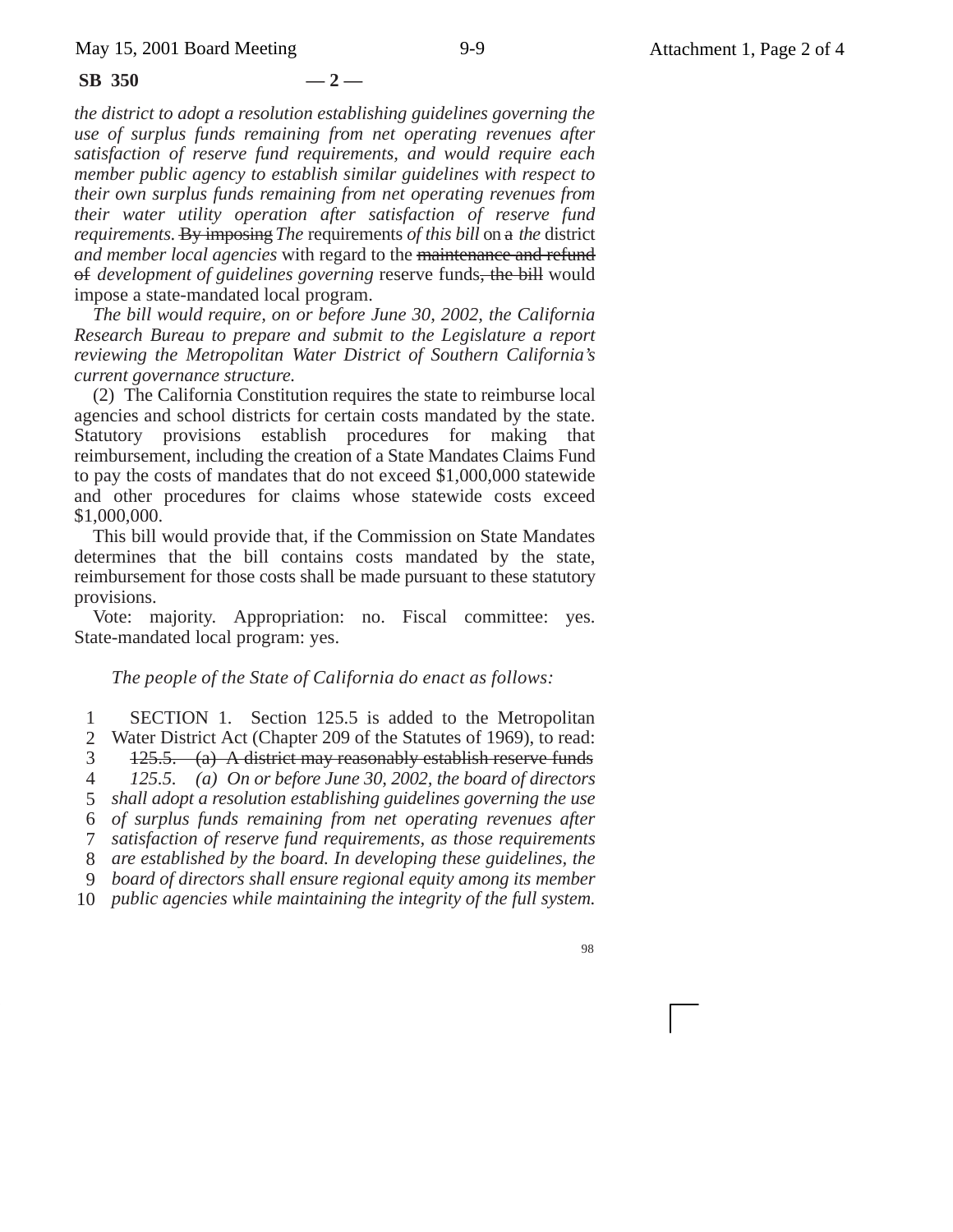1 2 3 4 *from net operating revenues from its water utility operations after* 5 6 7 8 9 10 11 12 13 14 15 16 17 18 19 20 21 22 23 24 *the California Research Bureau deems relevant.* 25 **—3— SB 350** *(b) On or before June 30, 2002, the governing body of each member public agency shall adopt a resolution establishing guidelines governing the use of its own surplus funds remaining satisfaction of reserve fund requirements, as those requirements are established by the respective governing bodies. SEC. 2. (a) The Legislature finds and declares that there is a need for a review of the Metropolitan Water District of Southern California's governance structure. This review is necessary to evaluate the effectiveness of the district's current governance structure in ensuring regional equity among member public agencies. (b) To assist the Legislature with this need, on or before June 30, 2002, the California Research Bureau shall prepare and submit to the Legislature a report reviewing the Metropolitan Water District of Southern California's current governance structure. In it's report, the California Research Bureau shall describe, analyze, and evaluate all of the following: (1) The effect of the reduction of the size of the board of directors pursuant to Chapter 781 of the Statutes of 1998. (2) Regional and proportional equity in the district's handling of finances under the current voting structure. (3) Any other issues relating to governance of the district that* for operating purposes and payment of principle and interest on

26 bonds or other debt instruments issued by the district. The

27 maximum amount of all reserve funds shall be established by a

28 29 resolution that is approved by not less than a two-thirds vote of the board of directors.

30 (b) Not later than October 31 of each year, a district shall cause

31 surplus funds remaining from net operating revenues after

32 satisfaction of reserve fund requirements, as established by

33 resolution of the board of directors, to be distributed to each of its

34 member public agencies in proportion to the amount contributed

35 by each member public agency to the total revenues of the district

36 during the previous fiscal year. A district may retain the surplus

37 funds if the board of directors of the district, following a public

38 hearing for which 30 days' notice is provided to each member

39 public agency, determines that the retention of the surplus moneys

40 is necessary to the fiscal integrity of the district.